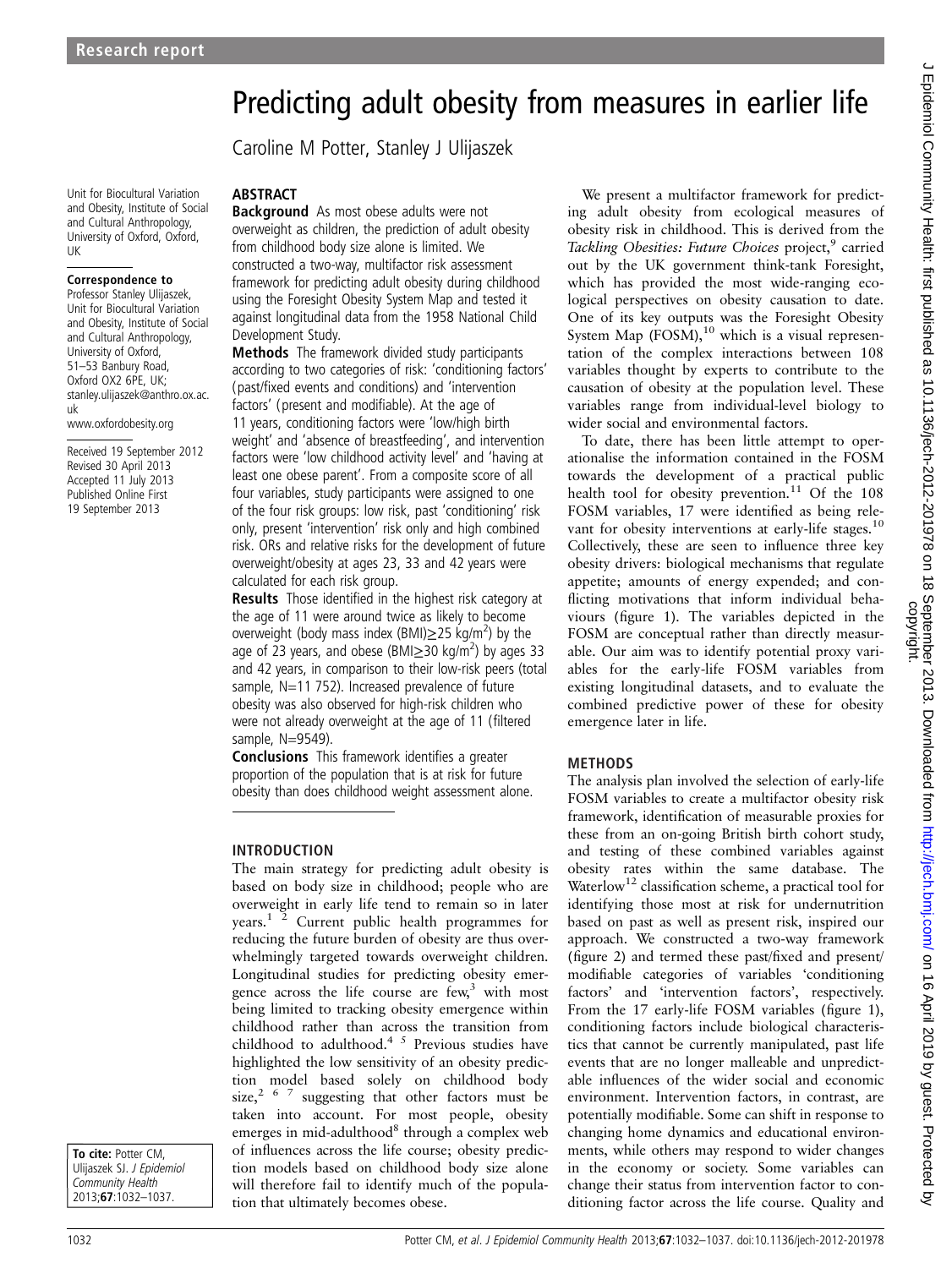

Figure 1 Relationships between early-life obesity variables within the Foresight Obesity System Map (FOSM).

quantity of breastfeeding, for instance, is subject to intervention during infancy, but becomes fixed at the point of weaning.

For testing the predictive power of this two-way obesity risk framework we accessed longitudinal data from the 1958 National Child Development Study (NCDS),<sup>13</sup> which are available to academic researchers through the UK Data Service. Data were anonymised prior to the authors' access to them, such that individual study participants were not identifiable. The NCDS population comprises all 17 638 people born in England, Scotland and Wales during the week of 3–9 March 1958. The survey has now undergone eight additional sweeps since the



Figure 2 Obesity risk classifications capturing past and present risk factors.

birth year and includes wide-ranging data on health, family, education, employment and social opportunity. In addition to birth weight, heights and weights were recorded during follow-up sweeps when cohort members were 7, 11, 16, 23, 33 and 42 years old; these were self-reported at ages 23 and 42 years and were in line with time-specific measured British samples,  $14$ and for all other ages they were directly measured. From candidate variables in the NCDS database, we constructed our framework based on data from birth to the 1969 sweep, which included data on family, school and activity that could be used as proxies for FOSM intervention factors when cohort members were 11 years old.

#### Selected variables

FOSM variables are conceptual, and not all are directly measureable. We aimed to select 'upstream' FOSM variables for our framework, which could influence more 'downstream' ones (see figure 1) and which, crucially, were measurable via proxies in the NCDS database. Four early-life FOSM variables were identified on this basis: appropriateness of embryonic and fetal growth, quality and quantity of breastfeeding, degree of innate activity in childhood and parental modelling of activity. These could be approximated by the NCDS variables of birth weight, breastfeeding history, parent and teacher reporting of child's activity at the age of 11 years and parents' body mass index (BMI) status when the child was 11 years old, respectively. At the age of 11 years, the first two variables are 'conditioning factors' (capturing past developmental risk), while the second two are 'intervention factors' (present-day risk) that are potentially modifiable. As our framework stemmed directly from the FOSM—which represents the best cross-disciplinary evidence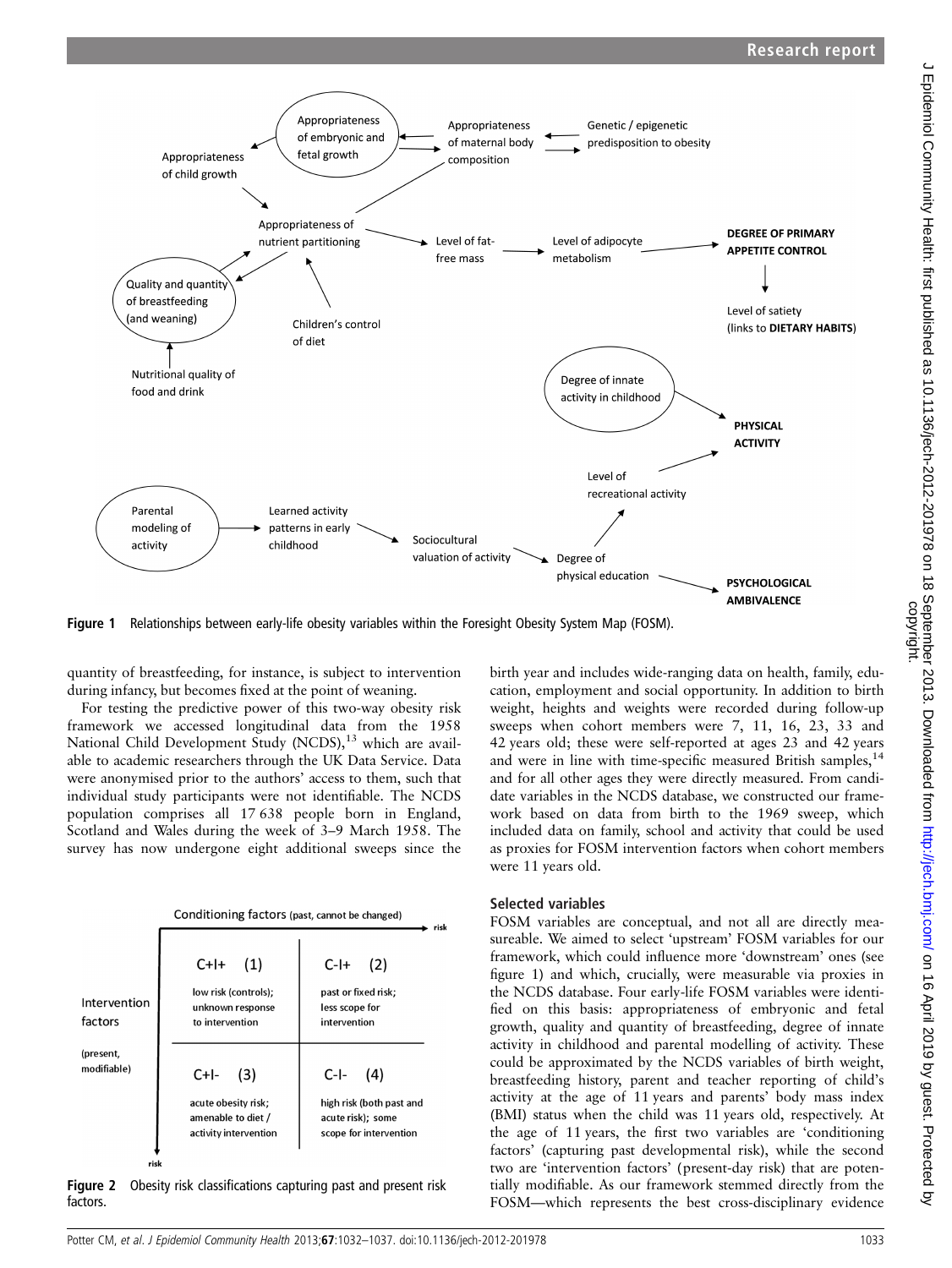base on obesity currently available—covariates that did not map onto FOSM variables were not included in our analysis.

Birth weight is easily measurable, routinely recorded and can be indicative of fetal malnutrition or poor growth. There is a robust relationship between small birth weight and increased prevalence of obesity comorbidities in adulthood.<sup>15</sup> <sup>16</sup> High birth weight also carries increased risk for these comorbidities, particularly if it is indicative of diabetes within the mother during pregnancy.<sup>17</sup> Within our model, a person was deemed at risk if his/her birth weight was 2.5 kg or less, corresponding to the internationally recognised threshold at which infant mortality and morbidity increases.<sup>18</sup> No internationally standardised cut-off for high birth weight exists, although the USA Centers for Disease Control place it at  $4 \text{ kg}$ .<sup>19</sup> We used this cut-off for our framework; it captured the vast majority of NCDS participants who were large for gestational age.

While the empirical evidence for a protective effect of breastfeeding against obesity later in life remains equivocal,<sup>20 21</sup> some studies are suggestive of such an effect.<sup>22</sup> Maternal recall of breastfeeding initiation has been found to be accurate across multiple studies,  $23$  including some recalled up to 20 years later.<sup>24</sup> Duration of breastfeeding may also be important for conferring a protective effect against obesity, but its recall might be less accurate after the child is  $3$  years old.<sup>23</sup> Within the NCDS, breastfeeding was recalled by the mother when the cohort member was 7 years old, with little detail as to duration; responses to the question 'breastfed partially or wholly?' were limited to 'don't know', 'no', 'less than 1 month' or 'more than 1 month'. As nuanced information on breastfeeding duration was not collected while the cohort member was an infant, we limited our at-risk assessment to those for whom no breastfeeding was reported.

The FOSM variable 'Degree of innate activity in childhood' refers to the 'degree to which physical activity is part of typical childhood behaviour'.<sup>10</sup> This habitual activity includes, but is not exclusive to, organised recreational activity and is therefore difficult to capture empirically. From the NCDS data, we identified five questions regarding activity levels at the age of 11 years: the frequency reported by a parent of the child's use of public parks, recreation grounds, swimming pools and indoor play centres during the past 12 months, as well as a teacher's assessment of the child's frequency of participation in sports outside of school hours. Children who did none of these five activities 'often' (taken to be the best indication of habitual activity, versus alternative responses of 'do not know', 'never' or 'sometimes') were given an at-risk mark.

'Parental modeling of activity' was the most difficult FOSM variable to approximate, as no data on parent activity levels were available. However, parental BMI could be calculated for both parents when the cohort member was 11 years old, when parent height and weight were self-reported to the nearest inch and half-stone (7 lb) increment, respectively. Although evidence strongly indicates that children of obese parents are more likely to become obese themselves, $3$  the mechanisms for this influence remain unclear.<sup>25</sup> However, evidence that children of obese parents spend more time engaging in sedentary activities<sup>26</sup> suggests a link between parent BMI status and modelling of activity. As body size is never permanently fixed, interpreting parent BMI status as an 'intervention' factor enables us to better approximate the complex influence of parents on their children's health status,<sup>25</sup> versus a more rigid genetics/programming interpretation that would categorise it as a fixed 'conditioning' factor. In the NCDS, parental obesity was relatively rare (see table 1); we therefore gave an at-risk mark for parental

modelling of activity to cohort members who had at least one obese parent (BMI≥30 kg/m<sup>2</sup>) at the age of 11 years. While parental BMI might inadvertently capture multiple variables within the FOSM, it is also a potentially more robust measure than self-reported activity levels, which correlate poorly with directly measured activity levels.<sup>27</sup>

## Risk classifications and calculations

Participants received a Conditioning Factor score of C+ if they were of normal birth weight and had been breastfed for any amount of time. Any designation of an at-risk factor garnered a classification of C−. Similarly, participants with a positive Intervention Factor score  $(I+)$  were reported as doing some frequent activity and did not have an obese parent; otherwise, they were classified as I−. Binary variables (at-risk/no risk) were created for each factor using SPSS (V.16), which were then combined and coded for the four obesity risk classifications depicted in figure 2 (1=low risk, 2=past risk, 3=acute/modifiable risk, 4=high risk). ORs were calculated for each of the three risk categories, with respect to the low-risk category of C+I+, of future overweight (including obesity, adult BMI≥25 kg/m<sup>2</sup>) at ages 23, 33 and 42 years. ORs were also calculated for each risk category for future obesity (adult BMI $\geq$ 30 kg/m<sup>2</sup>) at the same ages. The prevalence of obesity and overweight increased markedly in the cohort between ages 23 (in 1981) and 33 (in 1991); we therefore also calculated relative risks for each category at each age, which is the more intuitive risk measure, but which tends to diverge from the standardly reported OR when the outcome of interest becomes common.28

As most overweight/obese adults were not overweight as children, our multifactor framework was intended to predict future obesity irrespective of childhood body size. We therefore retested the framework among a filtered sample (N=9549) of cohort members who were not already overweight at the age of 11 years, when risk classification was determined. International sex-specific BMI cut-offs for childhood overweight<sup>29</sup> were used to identify the filtered sample. ORs and relative risks for adult overweight (including obesity), as well as for adult obesity, were again calculated for the three risk groups (C−I+, C+I−, and C−I−) with respect to the low-risk group (C+I+) for all ages.

Overweight including obesity ( $BMI \geq 25$  kg/m<sup>2</sup>) was used as an outcome in preference to overweight  $(25 \text{ kg/m}^2 \leq \text{BMI} < 30 \text{ kg/m}^2)$ because the latter does not clearly increase risk for obesity comorbidities $^{30}$ ; our concern was to chart life-course progression towards obesity (BMI≥30 kg/m<sup>2</sup>), which is the more biologically meaningful category. The overweight including obesity category was particularly salient at the age of 23, when rates of obesity were low.

# RESULTS

Among the total NCDS population, the available data allowed us to calculate a composite (CI) risk classification for 11 752 people at the age of 11 years. Among this sample, 47% were deemed low risk, 29% were at risk on the basis of past developmental factors (C−), 13% were at risk on the basis of present modifiable factors (I−) and 11% were at high risk on the basis of past as well as present risk (C−I−). Table 1 shows the risk prevalence among the NCDS sample for the four individual factors, for the Conditioning and Intervention categories separately, and for the combined four-factor (Conditioning plus Intervention) framework. When the combined framework is employed, 53% of the sample emerges as at risk at the age of 11 for future obesity, a figure in line with the 52% of the sample that was overweight (including obesity, BMI≥25 kg/m<sup>2</sup>)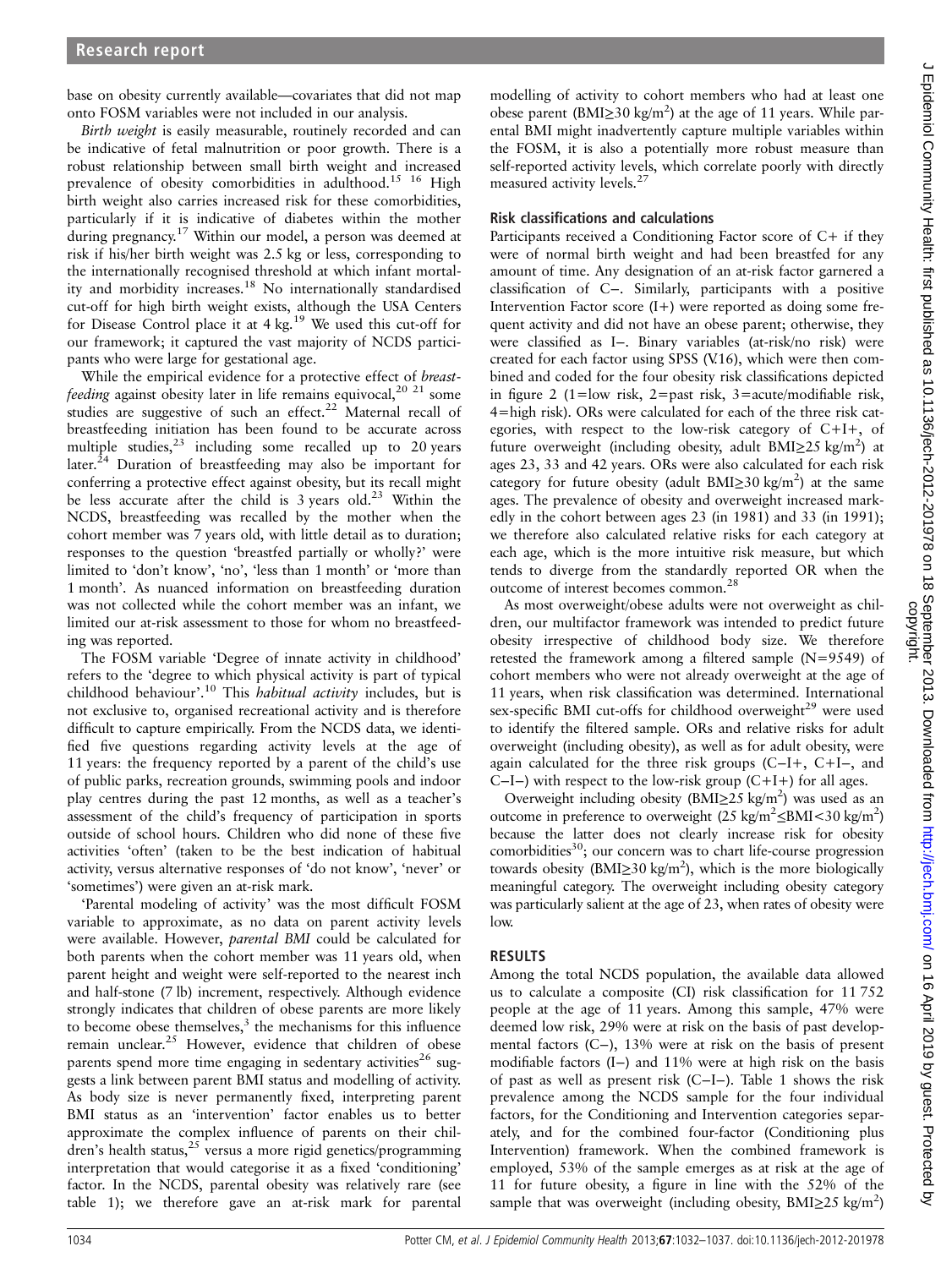Table 1 Risk prevalence within National Child Development Study for single factors, Conditioning and Intervention factors separately and combined CI framework

|                                       | <b>Conditioning factor</b><br>1: low or high<br>birth weight | Conditioning<br>factor 2: never<br>breastfed | Intervention factor<br>1: no regular<br>activity-age 11<br>years | Intervention factor 2:<br>at least one parent<br>obese-age 11 years | Conditioning<br>risk factor(s) | Intervention<br>risk factor(s) | Two-way framework:<br>Conditioning and/or<br>Intervention risk<br>factor(s) combined |  |
|---------------------------------------|--------------------------------------------------------------|----------------------------------------------|------------------------------------------------------------------|---------------------------------------------------------------------|--------------------------------|--------------------------------|--------------------------------------------------------------------------------------|--|
| No risk                               | 14 4 35                                                      | 9703                                         | 11 8 35                                                          | 11 371                                                              | 8366                           | 9803                           | 5520                                                                                 |  |
| At risk                               | 2906                                                         | 4436                                         | 2739                                                             | 1565                                                                | 5714                           | 3133                           | 6232                                                                                 |  |
| Total N                               | 17 341                                                       | 14 139                                       | 14 5 74                                                          | 12 9 36                                                             | 14 080                         | 12 9 36                        | 11 752                                                                               |  |
| Per cent<br>measured (of<br>$N=17638$ | 98.3                                                         | 80.2                                         | 82.6                                                             | 73.3                                                                | 79.8                           | 73.3                           | 66.6                                                                                 |  |
| Percentage of<br>measured at<br>risk  | 16.8                                                         | 31.4                                         | 18.8                                                             | 12.1                                                                | 40.6                           | 24.2                           | 53.0                                                                                 |  |

by the age of 42 (see table 2A). In contrast, only 10% of the sample was overweight on the basis of age-standardised BMI measurements<sup>29</sup> at the age of 11 (results not shown; see also Cheung et  $al^{31}$  who report similar figures), which indicates the poor sensitivity of childhood BMI as a predictor of adult obesity when used in the isolation of other risk factors.

Table 2A shows that across all ages, the prevalence of obesity among the high-risk group (C−I−) was approximately double that of the low-risk group  $(C+I+)$ , with a slight rise in obesity prevalence among the past-risk group (C−I+) and a further rise among the acute-risk group (C+I−) in comparison to the low-risk group. Across all ages, ORs for future obesity among the high-risk group (C−I−) were a minimum of 2.288 (at the age of 42 years) and were highly significant. ORs for future obesity were also consistently high and significant for the acuterisk group (C+I−) in comparison to the low-risk group. With the exception of age 42 years (mainly attributable to women; results not shown), the past-risk group (C−I+) did not show significantly increased risk for future obesity, indicating that the effects of birth weight and/or breastfeeding on future overweight/obesity were not particularly pronounced within the NCDS sample.

For the acute-risk group as well as the high-risk group and for overweight/obesity as well as obesity, the value of the OR falls across the life course, but nonetheless remains meaningful by the age of 42 years. As expected, the relative risk figures for overweight/obesity at ages 33 and 42 years were notably lower than the corresponding OR values, since overweight/obesity prevalence by this point was far above 10%.<sup>28</sup> The relative risk figures for obesity, however, paralleled the magnitude of the corresponding OR values at all ages—indicating a genuine and persistent increased risk for the C−I− group across the life course.

Table 2B shows the ORs and relative risks for each group among a filtered sample (N=9549) of cohort members who were not already overweight/obese at the age of 11 years, when risk classifications were assessed. Among the high-risk group, significant and meaningful results were again obtained, across all adult ages and for overweight/obesity as well as obesity, in comparison to the low-risk group. No significant increased risk was found for those in the past-risk group (C−I+), suggesting that those with early-life risk who ultimately became overweight or obese had usually already done so by the age of 11. The lower obesity prevalence among the filtered, non-overweight sample in comparison to the total sample indicates that some of those at increased risk according to our framework were already overweight by the age of 11 years and continued to remain so at later ages. However, the consistently observed increased risk among the C−I− group suggests that the framework correctly identified those most likely to become overweight or obese later in life, even among those who exhibited normal weight-for-height at the time of risk assessment.

# **DISCUSSION**

This analysis yields two key findings. The first is that a focus only on overweight children, which accounts for much of the literature on obesity prediction and drives most obesity prevention strategies, may not account for most of the currently observed prevalence of obesity among adults. Our results are consistent with a previous analysis of the NCDS cohort, which demonstrated that although participants with high BMI in childhood tended to remain in the higher percentiles as adults, the vast majority of cohort members who were obese by the age of 33 years would not have been identified as fat children.<sup>14</sup> Medical and public health programmes that focus exclusively on overweight children will fail to identify the substantial number of at-risk people who could potentially benefit from intervention, but for whom obesity does not emerge until adulthood.

The second concerns the value of an ecological, multifactor obesity risk framework that spans multiple phases of the life course. The increased likelihood of future obesity among the high-risk group within the non-overweight sample suggests that more complex processes were in operation $32$  than people merely tracking from childhood to adulthood along high BMI centiles. An alternative focus on obesity risk in connection with the developmental origins of health and disease hypothesis, which focuses exclusively on the fetal and infant phases of the life course, $33$  may similarly mask the influence of processes that occur beyond infancy and unnecessarily limit the scope for intervention. Our analysis did not indicate a strong neonatal effect on adult obesity in isolation, but in combination with later 'intervention' factors it informed our successful identification of those who were most at risk for future obesity within this large longitudinal sample; if anything, the NCDS data might under-represent the capacity of this multifactor framework for predicting obesity within the British population, as sample attrition has occurred somewhat more rapidly in groups that might be expected to have higher obesity rates. $34$  As a first testing of this framework using real-world data, our analysis was necessarily limited by which, and to what extent, conceptual variables from the FOSM could be approximated by NCDS variables. However, in spite of such limitations, this framework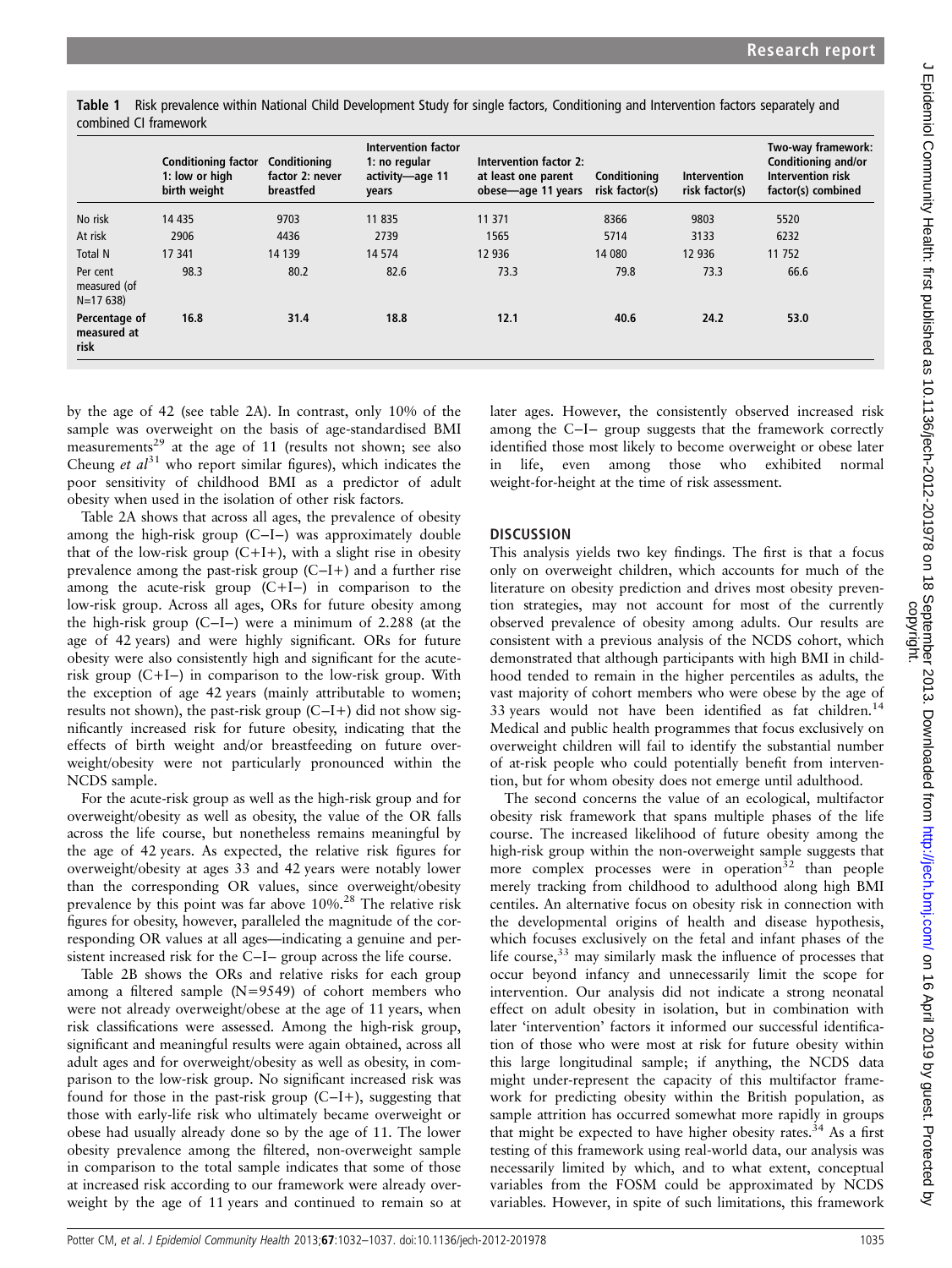Table 2. Sample sizes, ORs, and relative risks for overweight (including obese) and obesity at later ages, by risk category at the age of 11 years

|                                                                 | Age 23 years              |                                                                              |                            | Age 33 years     |                            |                            | Age 42 years     |                            |                            |  |  |  |  |
|-----------------------------------------------------------------|---------------------------|------------------------------------------------------------------------------|----------------------------|------------------|----------------------------|----------------------------|------------------|----------------------------|----------------------------|--|--|--|--|
| A. Total sample (N=11,752): all children at the age of 11 years |                           |                                                                              |                            |                  |                            |                            |                  |                            |                            |  |  |  |  |
| Risk groupt                                                     | N (% Overweight#)         | OR§ (95% CI)                                                                 | Relative risk§ (95% CI)    | N (% Overweight) | OR (95% CI)                | Relative risk (95% CI)     | N (% Overweight) | OR (95% CI)                | Relative risk (95% CI)     |  |  |  |  |
| $C+I+ (low)$                                                    | 4285 (14%)                |                                                                              |                            | 3915 (40%)       |                            |                            | 3930 (49%)       |                            |                            |  |  |  |  |
| $C-I+$ (past)                                                   | 2616 (16%)                | 1.132 (0.989 - 1.295)                                                        | $1.111 (0.991 - 1.245)$    | 2330 (42%)       | $1.095(0.986 - 1.215)$     | $1.055(0.992 - 1.121)$     | 2366 (51%)       | $1.076(0.971 - 1.191)$     | $1.037(0.986 - 1.091)$     |  |  |  |  |
| $C+I-$ (acute)                                                  | 1186 (20%)                | $1.482***(1.255 - 1.749)$                                                    | $1.386***(1.210-1.586)$    | 1055 (47%)       | $1.309***$ (1.142 - 1.501) | $1.165***(1.081 - 1.255)$  | 1061 (56%)       | $1.325***(1.156 - 1.518)$  | $1.143***(1.074-1.216)$    |  |  |  |  |
| C-I- (high)                                                     | 975 (27%)                 | $2.249***$ (1.908 - 2.651)                                                   | $1.906***(1.681 - 2.160)$  | 852 (56%)        | $1.907***$ (1.642 - 2.215) | $1.398***$ (1.303 - 1.501) | 836 (63%)        | $1.767***(1.516 - 2.061)$  | $1.285***(1.209 - 1.365)$  |  |  |  |  |
| Totals                                                          | 9062 (17%)                |                                                                              |                            | 8152 (43%)       |                            |                            | 8193 (52%)       |                            |                            |  |  |  |  |
| <b>Risk group</b>                                               | N (% Obese <sup>4</sup> ) | OR (95% CI)                                                                  | Relative risk (95% CI)     | N (% Obese)      | OR (95% CI)                | Relative risk (95% CI)     | N (% Obese)      | OR (95% CI)                | Relative risk (95% CI)     |  |  |  |  |
| $C+I+$ (low)                                                    | 4285 (2%)                 |                                                                              |                            | 3915 (9%)        |                            |                            | 3930 (13%)       |                            |                            |  |  |  |  |
| $C-I+$ (past)                                                   | 2616 (2%)                 | $1.303(0.918 - 1.851)$                                                       | 1.297 (0.919 - 1.829)      | 2330 (11%)       | $1.148(0.968 - 1.361)$     | $1.132$ (0.972 - 1.320)    | 2366 (15%)       | $1.191*(1.028 - 1.381)$    | $1.163*(1.024 - 1.321)$    |  |  |  |  |
| $C+I-$ (acute)                                                  | 1186 (4%)                 | $2.575***(1.785 - 3.716)$                                                    | $2.509***$ (1.759 - 3.578) | 1055 (15%)       | $1.764***(1.446 - 2.153)$  | $1.647***$ (1.387 - 1.956) | 1061 (20%)       | $1.766***(1.480 - 2.107)$  | $1.610***(1.393 - 1.860)$  |  |  |  |  |
| C-I- (high)                                                     | 975 (6%)                  | $3.701***$ (2.600 - 5.268)                                                   | $3.540***$ (2.523 - 4.968) | 852 (19%)        | $2.301***$ (1.880 - 2.816) | $2.052***(1.733 - 2.430)$  | 836 (25%)        | $2.288***$ (1.906 - 2.747) | $1.967***(1.704 - 2.271)$  |  |  |  |  |
| Totals                                                          | 9062 (3%)                 |                                                                              |                            | 8152 (11%)       |                            |                            | 8193 (15%)       |                            |                            |  |  |  |  |
|                                                                 |                           | B. Filtered sample (N=9,549): non-overweight children at the age of 11 years |                            |                  |                            |                            |                  |                            |                            |  |  |  |  |
| Risk groupt                                                     | N (% Overweight#)         | OR§ (95% CI)                                                                 | Relative risk§ (95% CI)    | N (% Overweight) | OR (95% CI)                | Relative risk (95% CI)     | N (% Overweight) | OR (95% CI)                | Relative risk (95% CI)     |  |  |  |  |
| $C+I+$ (low)                                                    | 3658 (12%)                |                                                                              |                            | 3360 (37%)       |                            |                            | 3353 (47%)       |                            |                            |  |  |  |  |
| $C-I+$ (past)                                                   | 2147 (12%)                | 1.046 (0.886 - 1.233)                                                        | $1.040$ (0.899 - 1.203)    | 1920 (39%)       | $1.069$ (0.952 - 1.200)    | 1.042 (0.970 - 1.119)      | 1957 (48%)       | $1.040$ (0.930 - 1.162)    | $1.021$ (0.966 - 1.082)    |  |  |  |  |
| $C+I-$ (acute)                                                  | 927 (14%)                 | $1.288*(1.044 - 1.589)$                                                      | $1.247*(1.040 - 1.494)$    | 816 (41%)        | $1.176*(1.006 - 1.374)$    | $1.104*(1.005 - 1.212)$    | 825 (51%)        | 1.162 (0.998 - 1.354)      | $1.080*(1.001 - 1.166)$    |  |  |  |  |
| C-I- (high)                                                     | 707 (20%)                 | $1.915***(1.552 - 2.364)$                                                    | $1.733***(1.458 - 2.060)$  | 627 (51%)        | $1.757***$ (1.480 - 2.086) | $1.372***$ (1.256 - 1.499) | 609 (58%)        | $1.582***$ (1.328 - 1.884) | $1.243***(1.151 - 1.341)$  |  |  |  |  |
| Totals                                                          | 7439 (13%)                |                                                                              |                            | 6723 (39%)       |                            |                            | 6744 (49%)       |                            |                            |  |  |  |  |
| <b>Risk group</b>                                               | N (% Obese¶)              | OR (95% CI)                                                                  | Relative risk (95% CI)     | N (% Obese)      | OR (95% CI)                | Relative risk (95% CI)     | N (% Obese)      | OR (95% CI)                | Relative risk (95% CI)     |  |  |  |  |
| $C+I+$ (low)                                                    | 3658 (1%)                 |                                                                              |                            | 3360 (7%)        |                            |                            | 3353 (11%)       |                            |                            |  |  |  |  |
| $C-I+$ (past)                                                   | 2147 (1%)                 | $1.211$ (0.700 - 2.097)                                                      | $1.209$ (0.702 - 2.083)    | 1920 (8%)        | $1.140(0.922 - 1.411)$     | $1.129(0.928 - 1.375)$     | 1957 (12%)       | 1.099 (0.921 - 1.312)      | $1.088$ (0.930 - 1.273)    |  |  |  |  |
| $C+I-$ (acute)                                                  | 927 (2%)                  | $2.186*(1.204 - 3.967)$                                                      | $2.164*(1.203 - 3.893)$    | 816 (9%)         | $1.392*(1.063 - 1.823)$    | $1.355*(1.060 - 1.733)$    | 825 (14%)        | $1.364**$ (1.088 - 1.709)  | $1.313**$ (1.079 - 1.597)  |  |  |  |  |
| C-I- (high)                                                     | 707 (2%)                  | $2.020*(1.032 - 3.953)$                                                      | $2.003*(1.034 - 3.881)$    | 627 (14%)        | $2.181***$ (1.679 - 2.833) | $2.015***(1.602 - 2.536)$  | 609 (17%)        | $1.774***$ (1.400 - 2.248) | $1.639***$ (1.344 - 2.000) |  |  |  |  |
| Totals                                                          | 7439 (1%)                 |                                                                              |                            | 6723 (8%)        |                            |                            | 6744 (12%)       |                            |                            |  |  |  |  |

‡Overweight including obesity, body mass index (BMI)>25 kg/m<sup>2</sup> §Significance levels: (\*)=p<0.05, (\*\*)=p<0.01, (\*\*\*)=p<0.001<br>¶Obesity, BMI>30 kg/m<sup>2</sup>

copyright.